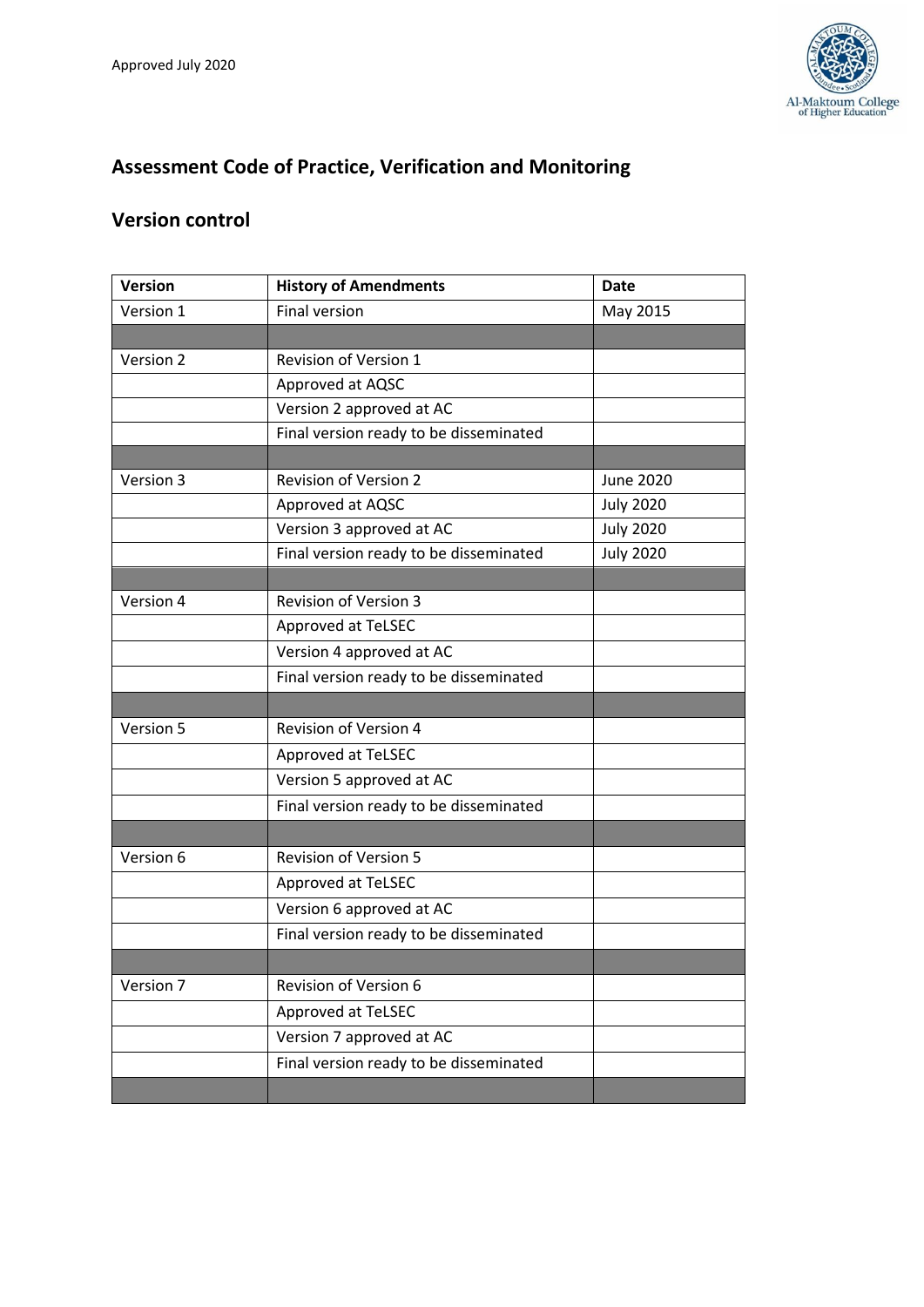## **Assessment**

Al-Maktoum College endeavours to adhere to the following criteria:

## **Principles guiding assessment**

The College adopts varied forms of assessment in order to indicate learner's progress based on diagnostic, formative and summative assessment. Assessment is based on the following principles:

- 1. Assessment methods and criteria are aligned to learning outcomes
- 2. Assessment is approached holistically
- 3. Assessment is purposeful and timely
- 4. Assessment is reliable, fair, consistent and valid
- 5. Students are supported for assessment

## **Pre-planning to assess**

#### What a Unit Coordinator must know:

By making available to relevant parties:

- The key concepts and principles of assessment and quality assurance
- The range of information that should be made available to learners
- The current criteria against which assessments are made and the current regulations relating to their assessment

#### What a Unit Coordinator must be able to do:

• Ensure learners understand the purpose, requirements and processes of assessments

#### **Planning to assess**

What a Unit Coordinator must know:

- Guidelines for assessment planning as appropriate
- How to involve learners in the planning of assessments
- How assessment arrangements can be adapted to meet individual needs of individual learners and the academic requirements and standards of the given thresholds
- The methods of assessment used for the programme
- The uses, benefits and drawbacks of the different assessment methods

## *The methods of assessment and criteria are found in the Unit Outline*

What a Unit Coordinator must be able to do:

- Plan assessment to meet requirements and learners needs
- Identify and collect evidence that is valid, authentic and sufficient

## **Carrying out assessment**

What a Unit Coordinator must know:

- The types of risks that may be involved in assessment and how to manage these
- Issues relating to equality, diversity and how to address these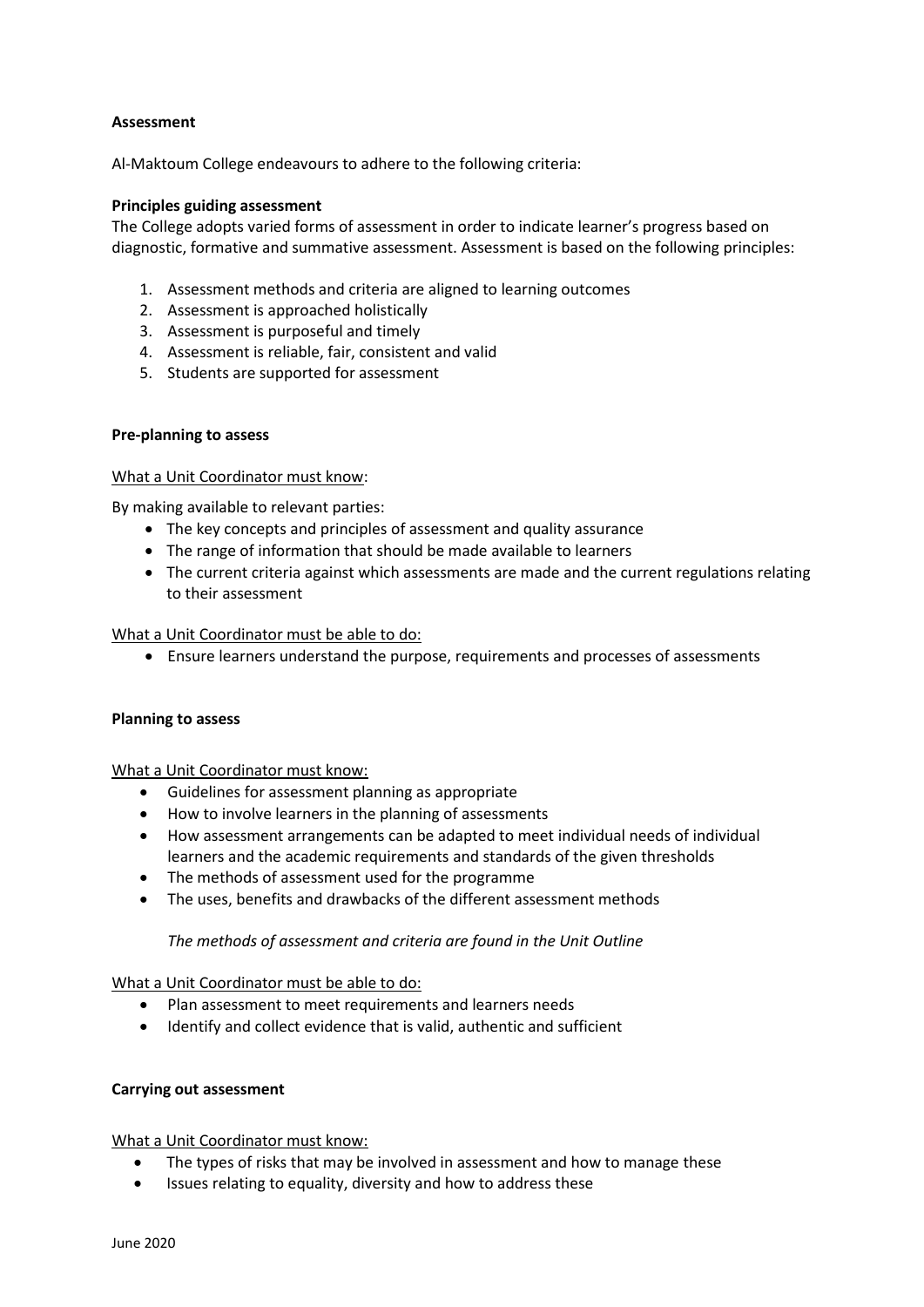- Assessment decisions made against specified criteria are valid, reliable and fair
- Evidence is authentic, current and sufficient and what to do if there is doubt
- Factors to consider when providing feedback to learners

## What a Unit Coordinator must be able to do:

- Use valid, fair, reliable and safe assessment methods
- Make assessment decisions against specified criteria
- Provide feedback to learners that affirms achievement and identifies any additional requirements.
- Make sure that the level of assessment is consistent with the design, delivery, and the standards of the relevant threshold.

## **Maintaining records of assessment practice**

What a Unit Coordinator must know:

- Standardisation processes and how to contribute to these
- How to cooperate and work effectively with co-assessors, Programme Coordinator and the SQA Coordinator in the assessment process
- The relevant procedures when there are disputes concerning assessment
- How to record and store assessment decisions, who they should be available to, and data protection and confidentiality guidelines should be followed

#### What a Unit Coordinator must be able to do:

- Maintain required records of the assessment process, outcomes and learner progress
- Work with Programme Coordinators and the SQA Coordinator to ensure the standardisation of assessment practices and outcomes
- Report all developments to the Programme Coordinator

## **Verification Pre-Planning to verify**

## What an Internal Verifier must know:

- The current requirements for assessment processes and systems
- The key concepts and principles of assessment and quality assurance
- The role of the assessor and internal verifier and relevant requirements of these roles
- The current criteria against which assessments are made and the current regulations relating to their assessment
- The methods of assessments are outlined in the Unit Outline, which has already been approved by the Academic Affairs Committee.

#### What an Internal Verifier must be able to do:

- Prepare monitoring activities according to requirements of specific roles
- Determine whether assessment processes and systems operate according to quality requirements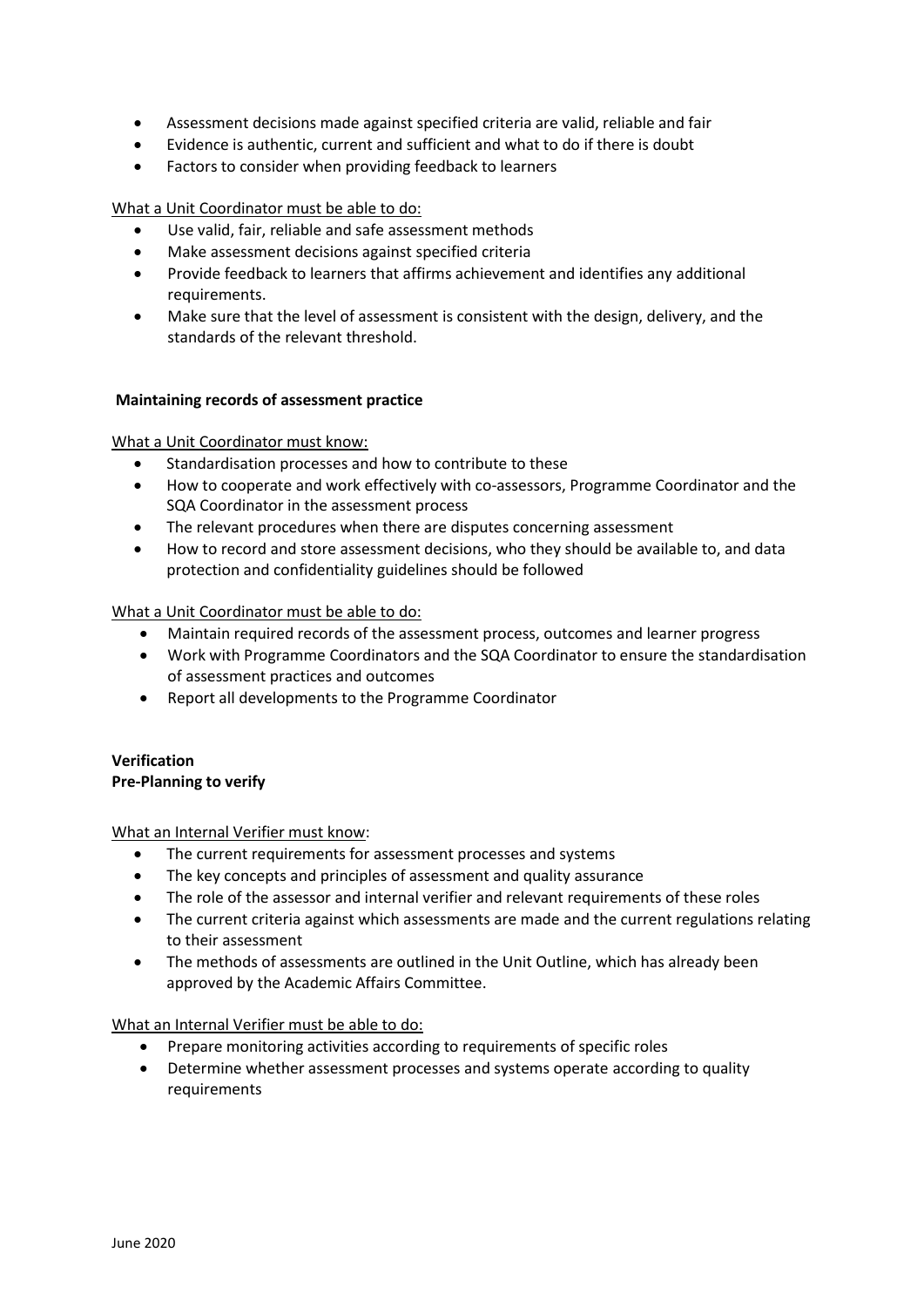## **Planning to verify**

What an Internal Verifier must know:

• The agreed procedures for preparing, planning for and carrying out assessment

What an Internal Verifier must be able to do:

- Plan monitoring activities according to requirements of specific roles
- Check that assessor meet the requirements for their role

## **Carrying Out Verification**

What an Internal Verifier must know:

- Techniques for sampling evidence and assessment practice
- The criteria for judging the quality of the assessment process
- How to ensure the health and safety of the learners during assessment
- How to follow agreed procedures for preparing, planning, carrying out and recording monitoring activity
- The types of feedback, support and advice that assessors need and how to meet needs

What an Internal Verifier must be able to do:

- Check assessments are prepared for, planned and carried out according to agreed procedures
- Check assessment methods are fair, valid and reliable
- Check that assessment decisions are consistent in only using specified criteria
- Provide assessors with feedback, advice and support to help them maintain and improve their assessment practice

## **Maintaining records of verification practice**

What an Internal Verifier must know:

- The standardisation processes and how to coordinate and contribute to these
- How to cooperate and work effectively with unit tutor(s), Programme Coordinator and the SQA Coordinator in the assessment process
- The relevant procedures when there are concerns or disputes about the quality of assessment and how to use them
- Report to the SQA Coordinator when there are significant concerns about the quality of assessments
- The requirements for information management, data protection and confidentiality in relation to assessment and quality assurance.
- Ensure the Programme Coordinator is kept informed of all developments.

What an Internal Verifier must be able to do:

- Compare assessor decisions to ensure they are consistent
- Work with the unit tutor(s), Programme Coordinator and SQA Coordinator to ensure the standardisation of assessment practice/outcomes
- Report to SQA Coordinator when there are significant concerns about the quality of assessment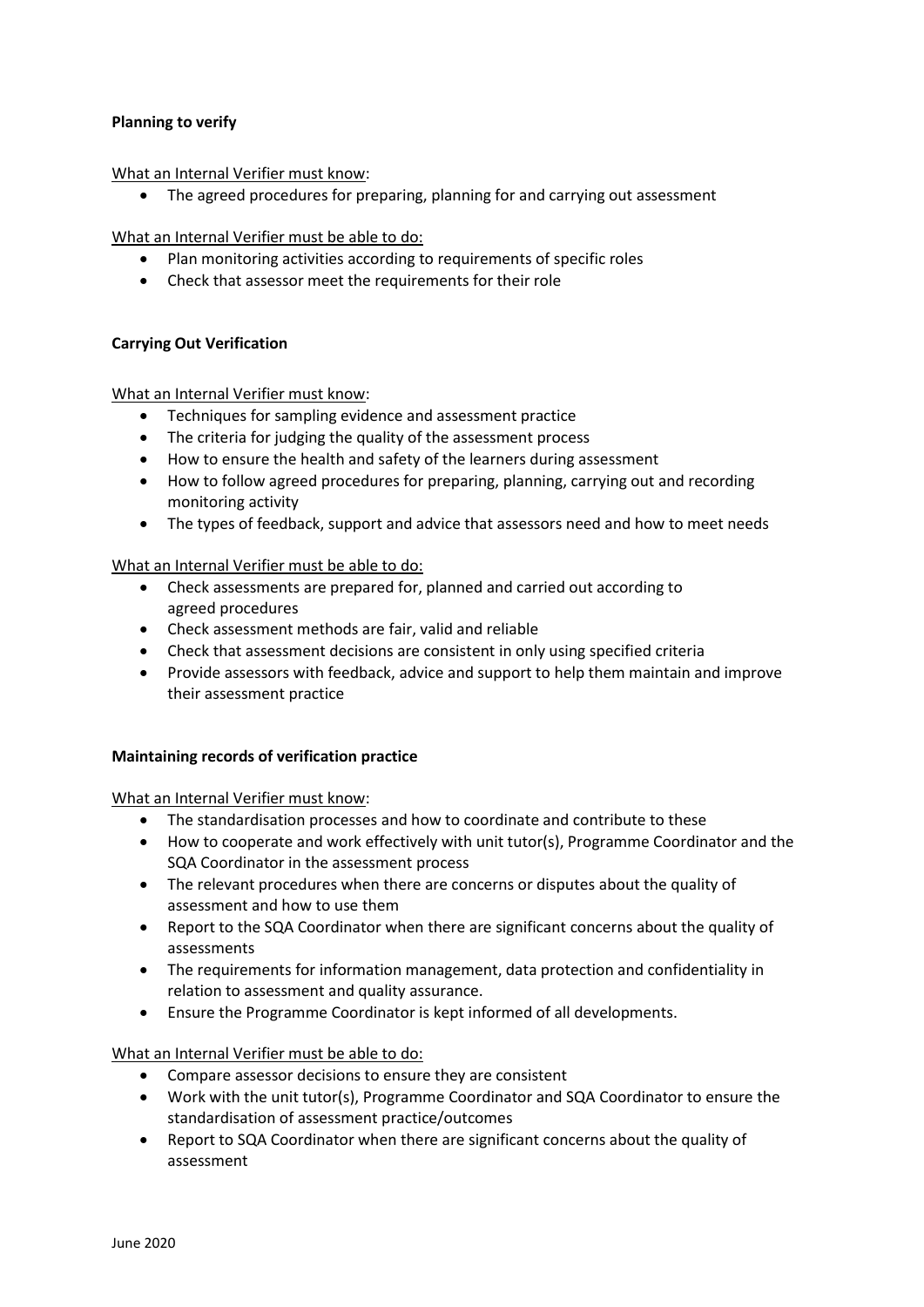• Report to the Programme Coordinator for the recording, storing, reporting and confidentiality of information

## **Principles of verification to be adhered to by verifiers:**

- **Validity**: The assessment is appropriate for its purpose, allowing candidates to show that they have the required knowledge, understanding and skills to meet the standards of the qualification
- **Reliability**: The extent to which assessment results are consistent from one candidate to the next, and from one assessor to the next and from one occasion to the next
- **Practicability**: An assessment may be valid and reliable but may not be practicable due to the resources or time required to carry it out efficiently and effectively.
- **Fairness**: It is important to ensure that the learner is informed about, understands and can participate in the assessment process, and agrees that the process is appropriate. It also includes an opportunity for the person being assessed to challenge the result of the assessment and to be reassessed if necessary. Ideally an assessment should not discriminate between learners except on grounds of the ability being assessed.

## **Internal Verification**

Summative assessments are an essential part of the recognition of achievements. The Internal Verification process maintains the quality of assessment for internally assessed summative exams, reports, and essays. The Internal Verification process plays a key role in:

- ensuring students receive fair grades and equal access to assessment, free of discrimination;
- ensuring and maintaining the consistency and standardisation of the assessment process across time and between different assessors.

Al-Maktoum College's Internal Verification Policy for all programmes offered at/by the College is as follows:

## **Process of Internal Verification**

- The Internal Verifier, like the assessors, will have relevant knowledge and skills for reassessing the sample exam papers, reports, coursework, as well as essays of all programmes offered at/by the College.
- At least 20% of all summative components of assessment should be verified (remarked) by the Internal Verifier(s)
- The Internal Verifier may choose a random sample to moderate (mark) regardless of the first grade; or they may decide to select the 20% of papers from the lowest and highest grades.
- Internal Verifier(s) should finish all marking within 4 working days for all programmes
- Students should be notified of the provisional results within 14 working days of submission before their approval by the Examiners' Board (agree)
- If the assessor and internal verifier could not agree on a grade, then another verifier identified by SQA Coordinator would moderate
- If the Internal Verifier gives the same grade as the First Assessor, s/he will pass on the marked exams/essays/reports directly to Student Administration for processing.